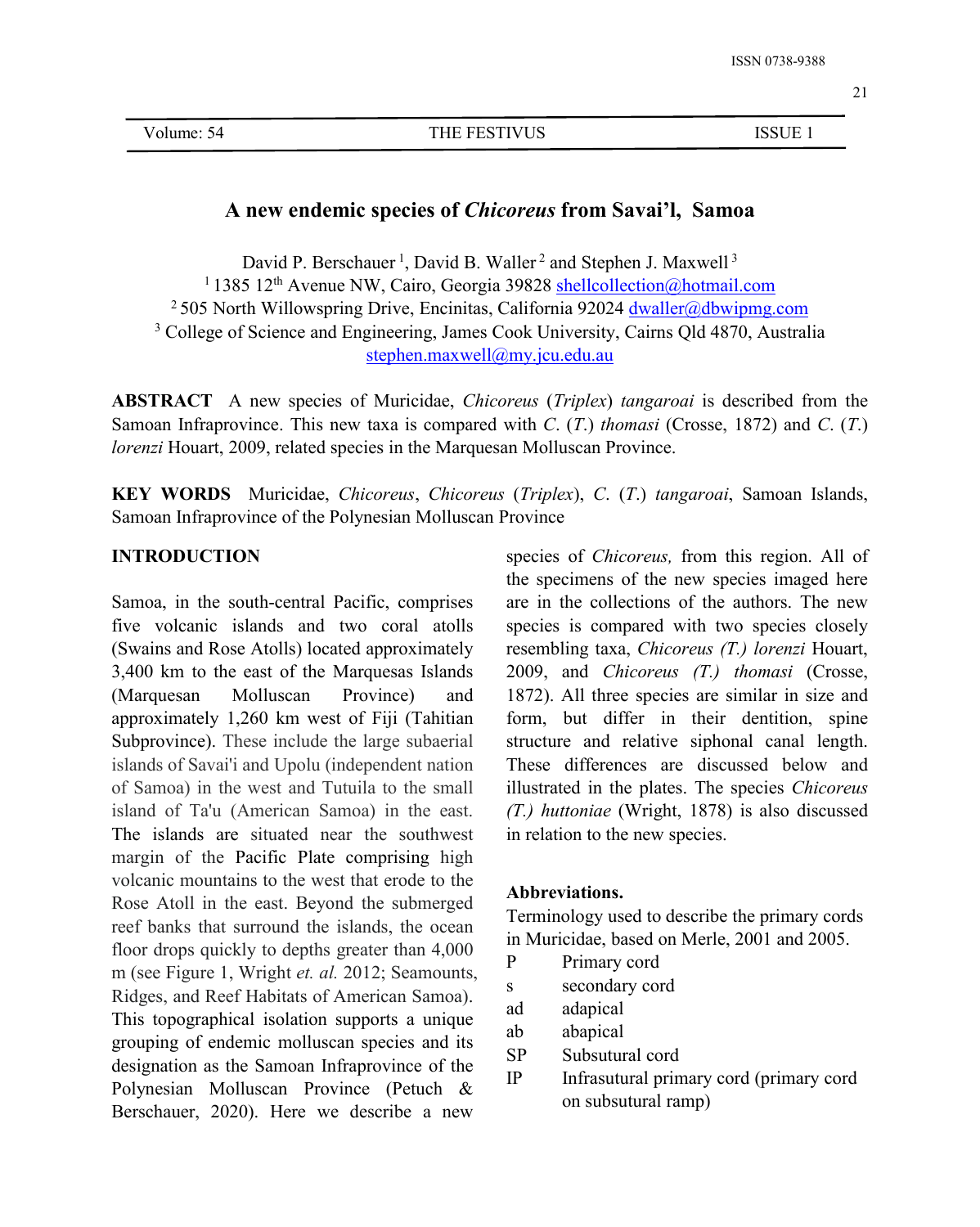| Volume: 54 |  |
|------------|--|
|------------|--|

- adis adapical infrasutural secondary cord (on subsutural ramp)
- abis abapical infrasutural secondary cord (on subsutural ramp)
- P1 Shoulder cord
- P2-P6 Primary cords on the convex part of the teleoconch whorl
- s1-s6 secondary cords on the convex part of the teleoconch whorl
- ADP Adapertural primary cord on the siphonal canal
- s7-s9 secondary cords on the siphonal canal
- MP Median primary cords on the siphonal canal
- ABP Abapertural primary cord on the siphonal canal
- ads adapertural secondary cord on the siphonal canal
- abs abapertural secondary cord on the siphonal canal
- ID Infrasutural denticle
- D1-D6 Abapical denticles

## **METHODS**

Photographs were taken with a Canon EOS T3i using a 50 mm macro lens (set at f32 for 1.6 to 2.0 seconds) and a cable release, with the shell elevated over a black velvet background, set in a light tent with fixed flood lights and natural daylight bulbs.

Measurements were made using electronic dial calipers accurate to one hundredth of a millimeter. Overall shell length was measured from the tip of the protoconch straight to the distal tip of the siphonal canal. Shell width was measured at the widest point between the varices at the shoulder of the body whorl. The length of the siphonal canal was measured from the opening of the siphonal canal at the base of the aperture to the distal the tip of the siphonal canal.

The terminology used in describing *Chicoreus (Triplex) tangaroai* new species follows the terminology described by D. Merle (2001, 2005).

The holotype will be deposited in the type collection of the Division of Mollusks, Los Angeles County Museum of Natural History, Los Angeles, California ("LACM") and bears a LACM number.



**Figure 1.** Terminology used in description of *Chicoreus* (*Triplex*) *tangaroai* new species (Paratype 6, apertural and abapertural views shown). The protoconch with 1.5 whorls and early teloconch whorls of the holotype (LACM 3784, measuring 46.08 mm in length) is shown at the bottom center of this Figure.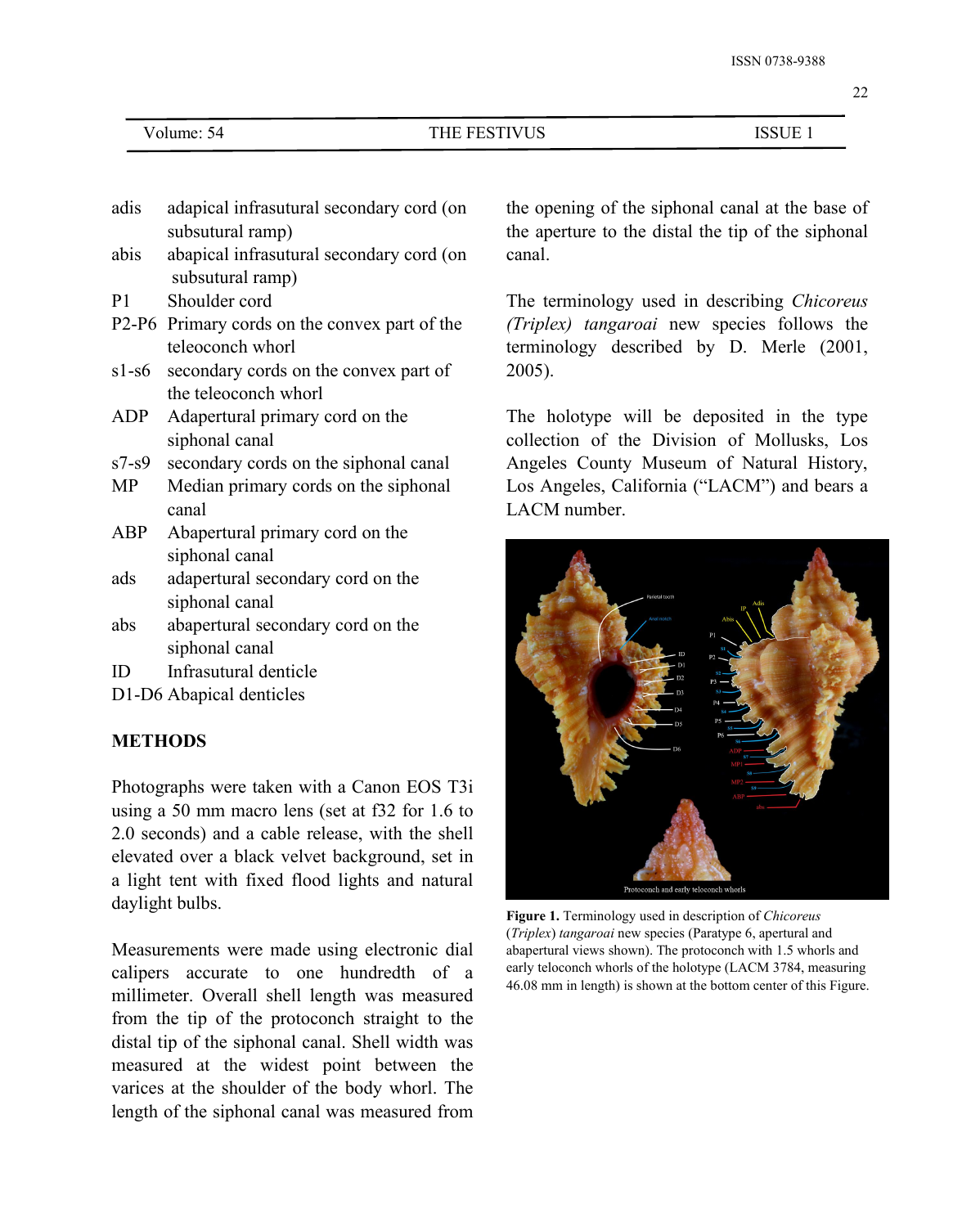#### **SYSTEMATICS**

| Class                                      | Gastropoda               | spines, of       |
|--------------------------------------------|--------------------------|------------------|
| Infraorder                                 | Neogastropoda            | frondose an      |
| Superfamily                                | Muricoidea               | ovate, with      |
| Family                                     | Muricidae                | concentric r     |
| Subfamily                                  | Muricinae                | <b>Type Mate</b> |
| Genus                                      | Chicoreus Montfort, 1810 |                  |
| Subgenus                                   | Triplex Perry, 1810      | and 22.96        |
| Type species: Triplex foliatus Perry, 1810 | Material E:              |                  |

*Chicoreus* (*Triplex*) *tangaroai* Berschauer, Waller & Maxwell, new species (Figure 2 A-C; Plate 1, Figures A-D;  $^{36}$ <br> $R_{\text{1.5}}$ Plate 2, Figures A-B)

**Description.** Shell small to medium sized for the subgenus, stout, ovate, relatively broad at shoulder, frondose, with three high varices alternating with heavy, broad intervaricial ridges, strong sutural line, subsutural ramp weakly sloping and slightly concave; spire of moderate height, narrow and acute; protoconch bright pinkish-red consisting of 1.5 whorls; shell medium to dark orange; aperture relatively small, roundly ovate, cream-white inside, outer apertural lip bright pinkish-red; columellar lip bright pinkish-red with a weak elongate white parietal tooth at the adapical extremity; anal notch bright pinkish-red, moderately deep, obvious and broad; outer lip erect, crenulated, with seven short weak white denticles within: ID, D1 to D5 split by a pinkish-red depression, D6; siphonal canal relatively short 33.4% of shell length, broad, straight, weakly bent abapically; spiral sculpture consisting of P1 to P4 in early teloconch whorls, body whorl with adis, IP, P1, s1, P2, s2, P3, s3, P4, s4, P5, s5, P6, s6, ADP, s7, MP1, s8, MP2, s9, ABP, and abs cords ornamented with small squamose threads; P1 to P6, ADP, MP1, MP2, and ABP cords

terminating in broad medium length frondose spines, of which P1 to P4 spines strongly frondose and compound; operculum dark brown, ovate, with subapical nucleus and numerous concentric ridges.

Type species: *Triplex foliatus* Perry,1810 Material Examined: Paratypes 1 to 5 in the **Type Material.** Holotype: 46.08 mm in length and 22.96 mm in width, LACM 3784. Other collection of David P. Berschauer, measuring 34.9 to 46.6 mm in length. Paratypes 6 and 7 in the collection of David B. Waller, measuring 36.8 and 47.8 mm in length. Paratypes 8 to 10 the collection of Valda Cantamesa, measuring 41.7 to 47.5 mm in length.



**Figure 2.** Holotype of *Chicoreus* (*Triplex*) *tangaroai* new species, 46.08 mm in length. **A=** abapertural view; **B=** apertural view; **C=** side view showing the edge of the lip and the strongly frondose and compound P1 to P4 spines.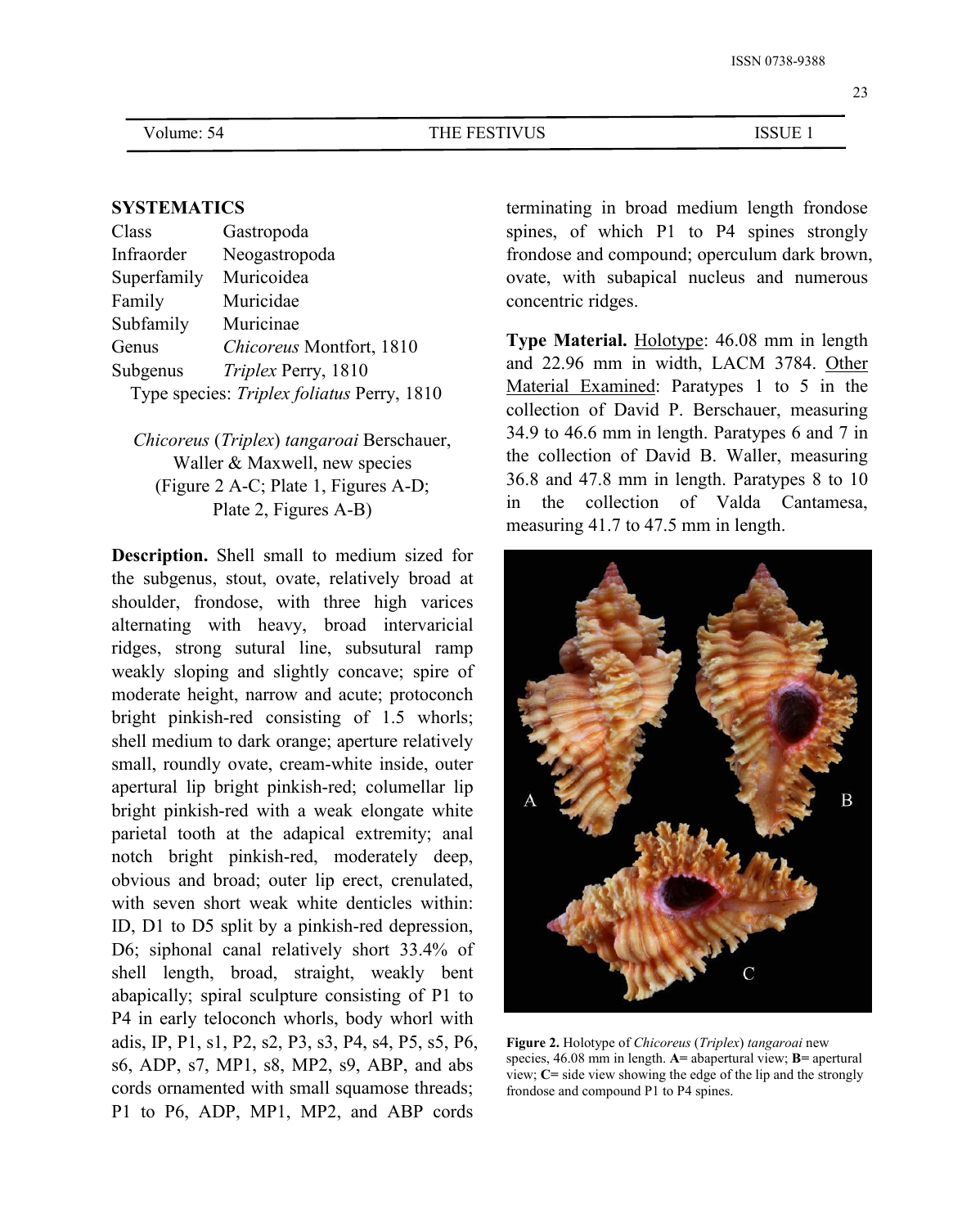| Volume: 54 |  |
|------------|--|
|------------|--|

#### THE FESTIVUS ISSUE 1

| Specimen    | $\mathbf{L}$ | W          | <b>Siphonal Canal</b> | <b>Siphonal Canal</b> | ${\bf L} /{\bf W}$ |
|-------------|--------------|------------|-----------------------|-----------------------|--------------------|
|             | Length (mm)  | Width (mm) | Length (mm)           | SCL/L %               | Ratio              |
| Holotype    | 46.08        | 22.96      | 15.39                 | 33.39                 | 1.54               |
| Paratype 1  | 34.93        | 22.61      | 11.30                 | 32.40                 | 1.54               |
| Paratype 2  | 44.94        | 30.26      | 15.08                 | 33.55                 | 1.49               |
| Paratype 3  | 46.56        | 30.15      | 15.60                 | 33.50                 | 1.54               |
| Paratype 4  | 42.50        | 28.34      | 14.10                 | 33.18                 | 1.50               |
| Paratype 5  | 42.56        | 30.11      | 14.59                 | 34.23                 | 1.41               |
| Paratype 6  | 47.80        | 30.40      | 15.50                 | 32.43                 | 1.57               |
| Paratype 7  | 36.80        | 23.50      | 12.20                 | 33.15                 | 1.57               |
| Paratype 8  | 47.53        | 31.90      | 15.62                 | 32.86                 | 1.49               |
| Paratype 9  | 41.66        | 28.85      | 13.71                 | 32.91                 | 1.44               |
| Paratype 10 | 43.15        | 27.96      | 13.60                 | 31.51                 | 1.54               |
|             |              |            | Average               | 33.01                 | 1.51               |

Table 1. Measurements of type lot specimens examined.

**Type Locality.** Asau, Savai'l, Samoa, at 1-3 meters on a reef; associated with orange sponges.

**Distribution.** Appears to be endemic to the Samoan Infraprovince.

**Etymology.** In the Samoan Islands, Tangaroa was a god of creation - the being who formed the islands or who raised them up from the depths of the sea. This species is named for Tangaroa, the Māori god of the sea.

### **DISCUSSION**

*Chicoreus* (*Triplex*) *tangaroai* has recently been marketed by shell dealers under the name *Chicoreus* (*Triplex*) *huttoniae* Wright, 1878, which is a taxon currently synonymized under *Chicoreus* (*Triplex*) *brunneus* Link, 1807. *Chicoreus huttoniae* is a much more elongated species with less frondose spines, being rather straight and simple in form, and the true *C. huttoniae* is likely a valid species which is endemic to New Caledonia (Plate 2, Figures C-D). In contrast, to the orange colour of all known *C. tangaroai*, and a colour that is ubiquitous with *C. huttoniae* leading to significant confusion, orange is considered a rare colour form in the wide spread Indo-Pacific species *C. brunneus*. Furthermore, *C. brunneus* (particularly attractive specimens of which are often mislabeled as *C. huttoniae*) differs from *C. tangaroai* in being larger in length, lacks the compressed form, and has a simplified frond structure (see Plate 2, Figures E-J). Given the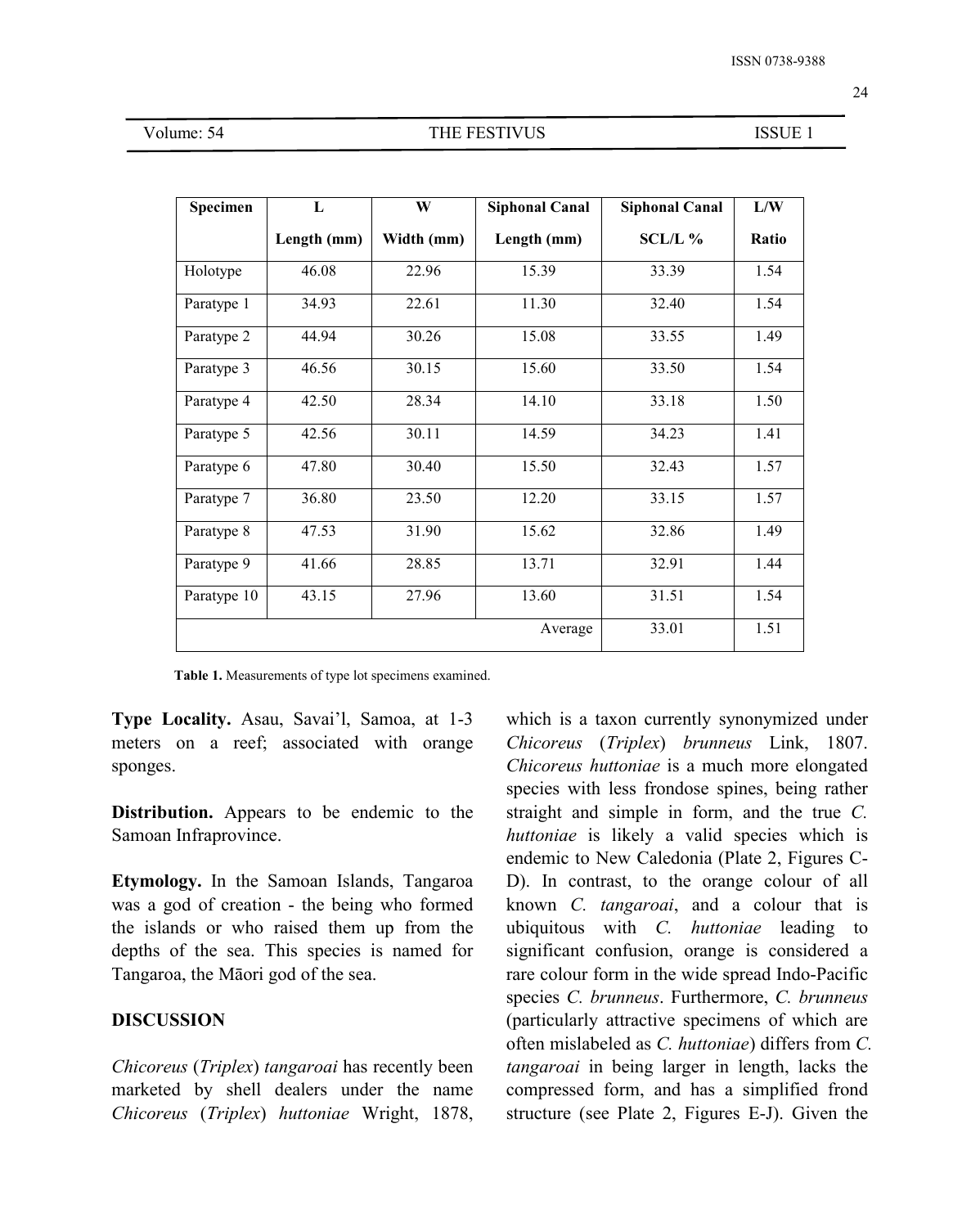high degree of variability in form found in *C. brunneus* over its broad geographic range from Mozambique, the Indian Ocean, and throughout the Indo-Pacific (Houart, 1992), it is probable that this is in fact a diverse complex of species, which currently remained synonymized, or lumped, under that name, and that further nuanced work will reveal many regionally distinctive species. Another important character is that this new endemic species *C. tangaroai* has only 1.5 protoconch whorls, whereas the wide spread *C. brunneus* is known to have two to three protoconch whorls (Houart, 1992). Further, a species locally known in Queensland, Australia, for decades as *Chicoreus huttoniae* (Plate 2, Figures K-L) was later named *Chicoreus akritos* Radwin & D'Attilio, 1976.

*Chicoreus* (*Triplex*) *tangaroai* differs from *Chicoreus (T.) thomasi* (Crosse, 1872) (Plate 1, Figures E-F) in that *C.* (*T.*) *thomasi* has a proportionately stouter shell with shorter siphonal canal. The spire of *C.* (*T.*) *tangaroai* is narrower than *C.* (*T.*) *thomasi*. In *C.* (*T.*) *tangaroai* the number of primary and secondary cords is similar to that in *C.* (*T.*) *thomasi*, however, the shape and length of the varical spines are longer, more frondose and elaborate. In *C.* (*T.*) *thomasi*, the varical spines at P1 to P4 are almost absent, with the P5 to P6 varical spines being present but short, whereas the varical spines of *C.* (*T.*) *tangaroai* at P1 to P6 are of medium length, strongly frondose and compound. Similar to *Chicoreus* (*Triplex*) *banksii* (G.B. Sowerby, II, 1841), *C.* (*T.*) *tangaroai* has two median primary cords (MP1 and MP2) on the siphonal canal compared to *C.* (*T.*) *thomasi*, which has one median primary cord. The siphonal canal in *C.* (*T.*) *tangaroai* is straight whereas there is a slight curve in the siphonal canal of *C.* (*T.*) *thomasi*. The dentition, apertural lip and columellar lip of *C.*(*T.*) *thomasi* are white to light pink, compared to *C*. (*T.*) *tangaroai* in which the apertural lip and columellar lip are a bright pinkish-red and the dentition is split with white tips separated by a shallow pinkish-red depression. While some split dentition can be observed in *C.* (*T.*) *thomasi* it has no split dentition at D4 to D5, a character which is consistently observed in *C*. (*T.*) *tangaroai*, and in *C.* (*T.*) *thomasi* the denticles are long and white and extend deep into the aperture. The columellar lip extends slightly onto the body whorl in *C.* (*T.*) *thomasi* whereas there is almost no extension of the columellar lip in *C.* (*T.*) *tangaroai*. The average length to width ("L/W") ratio of *C.* (*T.*) *tangaroai* is 1.51, in comparison to  $C$ .  $(T<sub>i</sub>)$ *thomasi* which has a L/W ratio of 1.57 as reflected in the specimens examined herein.

*Chicoreus* (*Triplex*) *tangaroai* differs from *Chicoreus (T.) lorenzi* Houart, 2009 (Plate 1, Figures G-H) in that *C.* (*T.*) *lorenzi* has a proportionately narrower shell and longer siphonal canal than *C.* (*T.*)*tangaroai*. The top of the body whorl slopes downward in *C. (T.) lorenzi* whereas in *C.* (*T.*) *tangaroai* the slope at the shoulder is significantly less. *C.* (*T.*) *tangaroai* differs from *C. (T.) lorenzi* in that it has only 1.5 protoconch whorls, whereas *C. (T.) lorenzi* has 3.5 to 3.75 protoconch whorls (Houart, 2009). In *C.* (*T.*) *tangaroai* the number of primary and secondary cords is similar to that in *C. (T.) lorenzi*, however the P1 to P4 varical spines in *C.* (*T.*) *tangaroai* are strongly frondose and compound in comparison to *C. (T.) lorenzi*. Similar to *Chicoreus* (*Triplex*) *banksii* (G.B. Sowerby, II, 1841), *C.* (*T.*) *tangaroai* has two median primary cords (MP1 and MP2) on the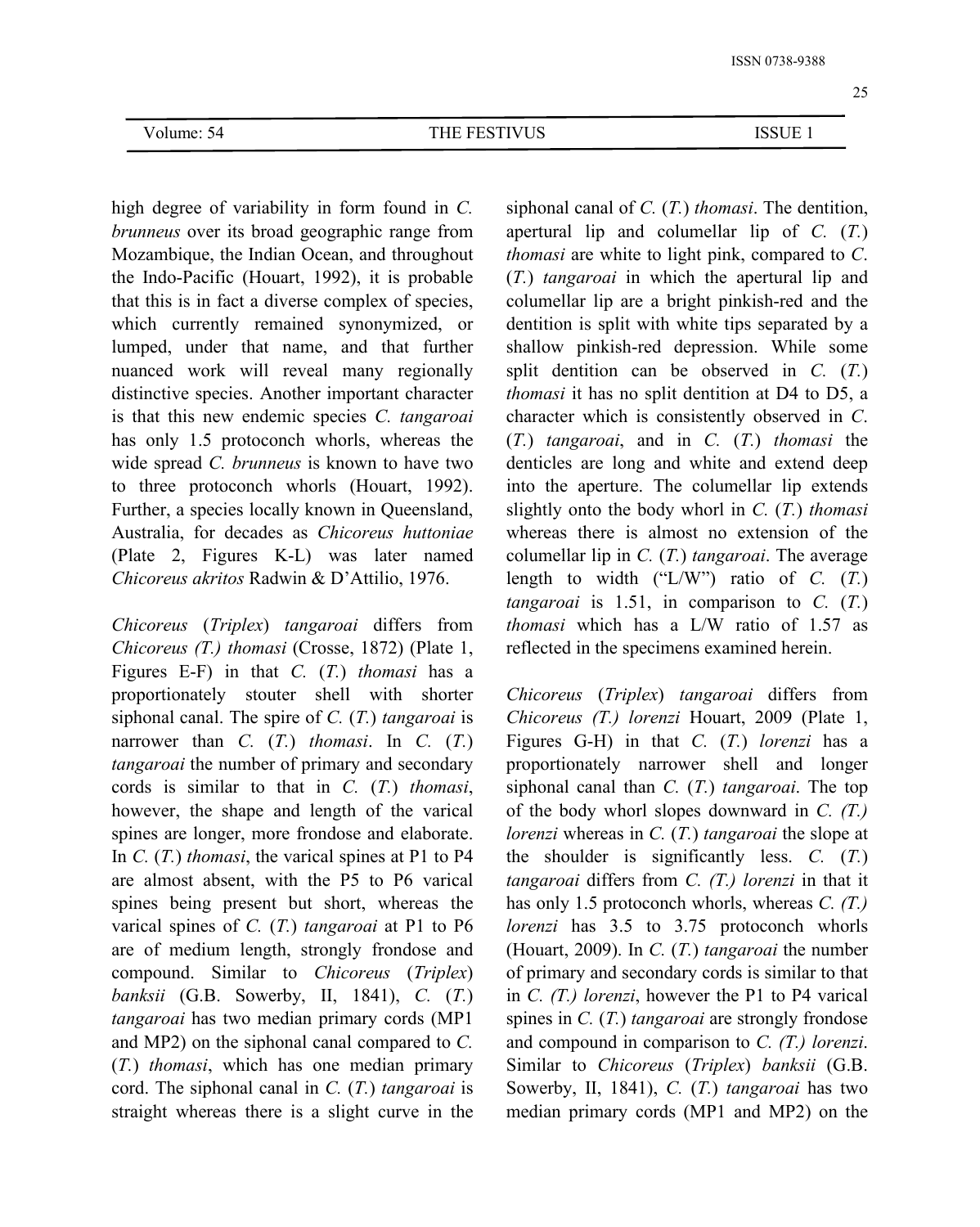26

siphonal canal compared to *C. (T.) lorenzi* which has one median primary cord. The siphonal canal is straight in both species but is proportionately longer in *C. (T.) lorenzi*. The dentition, apertural lip and columellar lip of *C.* (*T.*) *lorenzi* are light pink, compared to *C*. (*T.*) *tangaroai* in which the apertural lip and columellar lip are a bright pinkish-red. In *C.* (*T.*) *lorenzi* the denticles are long and white and extend deep into the aperture with D1 to D4 split, whereas the dentition of *C*. (*T.*) *tangaroai* is short, confined to the outer edge of the aperture, D1 to D5 split with white tips separated by a shallow pinkish-red depression. The columellar lip extends slightly onto the body whorl in *C.* (*T.*)*lorenzi* whereas there is almost no extension of the columellar lip in *C.* (*T.*) *tangaroai*. The anal notch of *C.* (*T.*) *lorenzi* is light pink, broad and less defined than in  $C$ . (*T.*) *tangaroai* which has a more clearly defined and obvious pinkish-red anal notch. The average L/W ratio of *C.* (*T.*) *tangaroai* is 1.51, in comparison to *C.* (*T.*) *lorenzi* which has a L/W ratio of 1.88 in its holotype illustrated by Houart, 2009.

## **ACKNOWLEDGMENTS**

We thank Paul Kanner for the loan of specimens of *Chicoreus (T.) thomasi* (Crosse, 1872) and *Chicoreus (T.) lorenzi* Houart, 2009, which he collected in Colette Bay, Huku Nivu, Marquesas. We thank Valda Cantamesa for the use of images of *Chicoreus akritos* Radwin & D'Attilio, 1976, which she collected in Queensland, Australia. We thank Roland Houart for personal communications on this matter, and for the use of the images of*Chicoreus* (*Triplex*) *huttoniae* Wright, 1878, which he labeled as an

orange color form of *C. brunneus* from New Caledonia.

## **LITERATURE CITED**

- **Crosse, H. 1872.** Diagnoses molluscorum novorum. Journal de Conchyliologie 20:211-214.
- **Houart, R. 1992.** The genus *Chicoreus* and related genera (Gastropoda: Muricidae) in the Indo-West Pacific. Mémories Du Muséum National D'Historie Naturalle. Zoologie, tome (A) 154.
- **Houart, R. 2009**. Description of *Chicoreus* (*Triplex*) *lorenzi* n. sp. (Gastropoda: Muricidae) from the Marquesas Archipelago. Novapex 10(4):173-176.
- **Merle, D. 2001**. The spiral cords and the internal denticles of the outer lip in the Muricidae: terminology and methodological comments. Novapex 2(3):69-91.
- **Merle D. 2005**. The spiral cords of the Muricidae (Gastropoda, Neogastropoda): importance of ontogenetic and topological correspondences for delineating structural; homologies. Lethaia 38:367-379.

<https://doi.org/10.1080/00241160500355129>

- **Petuch, E.J. & D.P. Berschauer. 2020**. Tropical Marine Mollusks - An Illustrated Biogeographical Guide. CRC Press, Boca Raton, Florida. 367 pgs. <https://doi.org/10.1201/9781003120070>
- **Wright, B. 1878**. *Murex huttoniae*, sp. nov. Ann. Soc. Malac. Beige 13:85-86.
- **Wright, D.J., J.T. Roberts, D. Fenner, J.R. Smith, A.A. Koppers, D.F. Naar, E.R. Hirsch, L.W. Clift, and K.R. Hogrefe. 2012**. Seamounts, ridges, and reef habitats of American Samoa. In Seafloor Geomorphology as Benthic Habitat. Elsevier, pgs. 791-806. [https://doi.org/10.1016/B978-0-12-385140-](https://doi.org/10.1016/B978-0-12-385140-6.00058-X) 6.00058-X

Cite as: Berschauer, D.P., D.B. Waller, and S.J. Maxwell. 2022. A new endemic species of*Chicoreus* from Savai'l, Samoa. The Festivus 54(1):21-28. <http://doi.org/10.54173/F54121>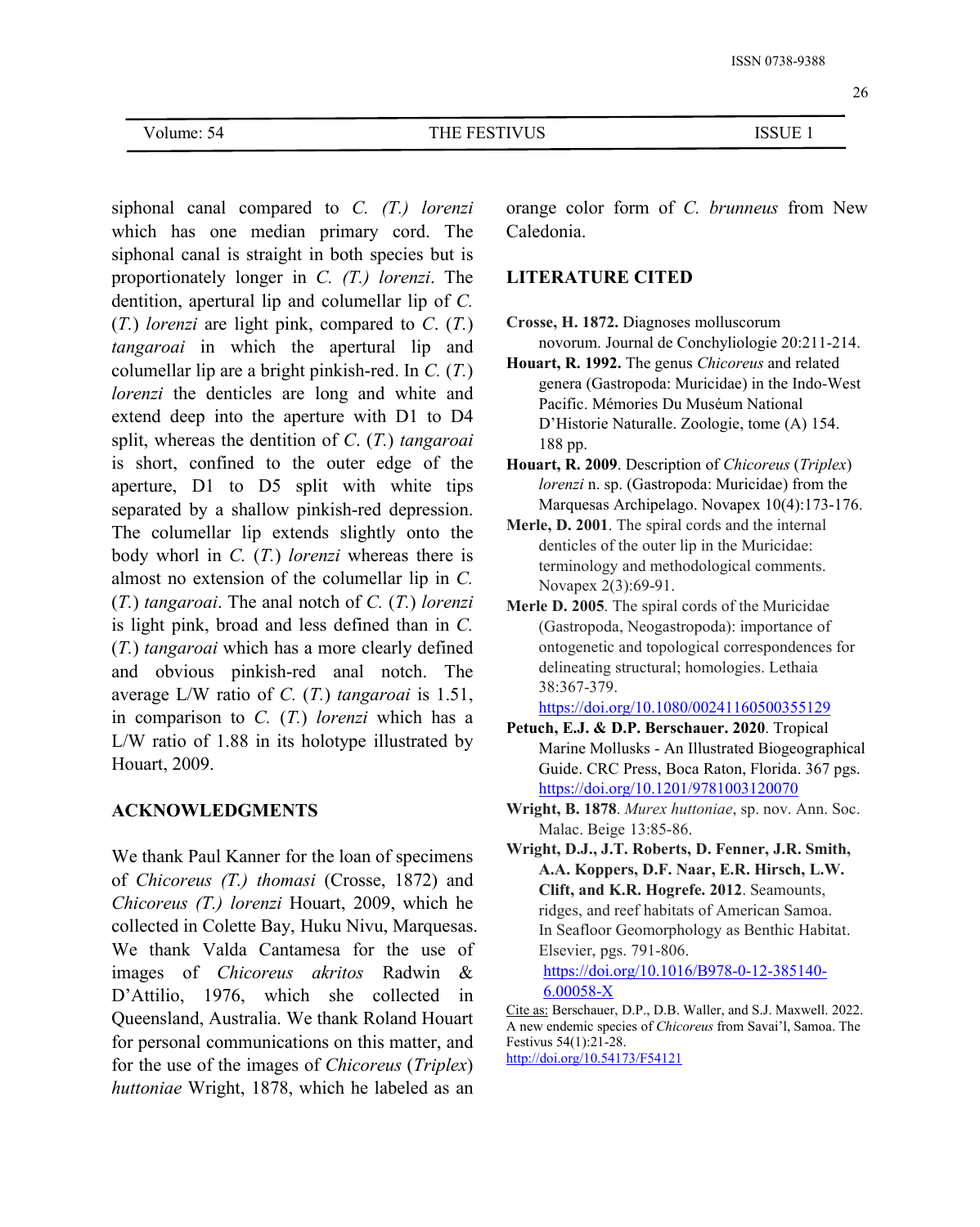

Plate 1. Comparison of Chicoreus (Triplex) tangaroai new species to similar species. A, B= C. (T.) tangaroai, Holotype measuring 46.08 mm in length, LACM No. 3784; **C, D=** *C.* (*T.*) *tangaroai*, Paratype 1 measuring 34.93 mm in length; **E, F=** *Chicoreus (T.) thomasi* (Crosse, 1872), measuring 45.43 mm in length, in the Collection of Paul Kanner, Colette Bay, Huku Nivu, Marquesas, by scuba at 15 to 20 m depth; **G, H=** *Chicoreus (T.) lorenzi* Houart, 2009, measuring 34.46 mm in length, in the Collection of Paul Kanner, Colette Bay, Huku Nivu, Marquesas, by scuba at 15 to 20 m depth.